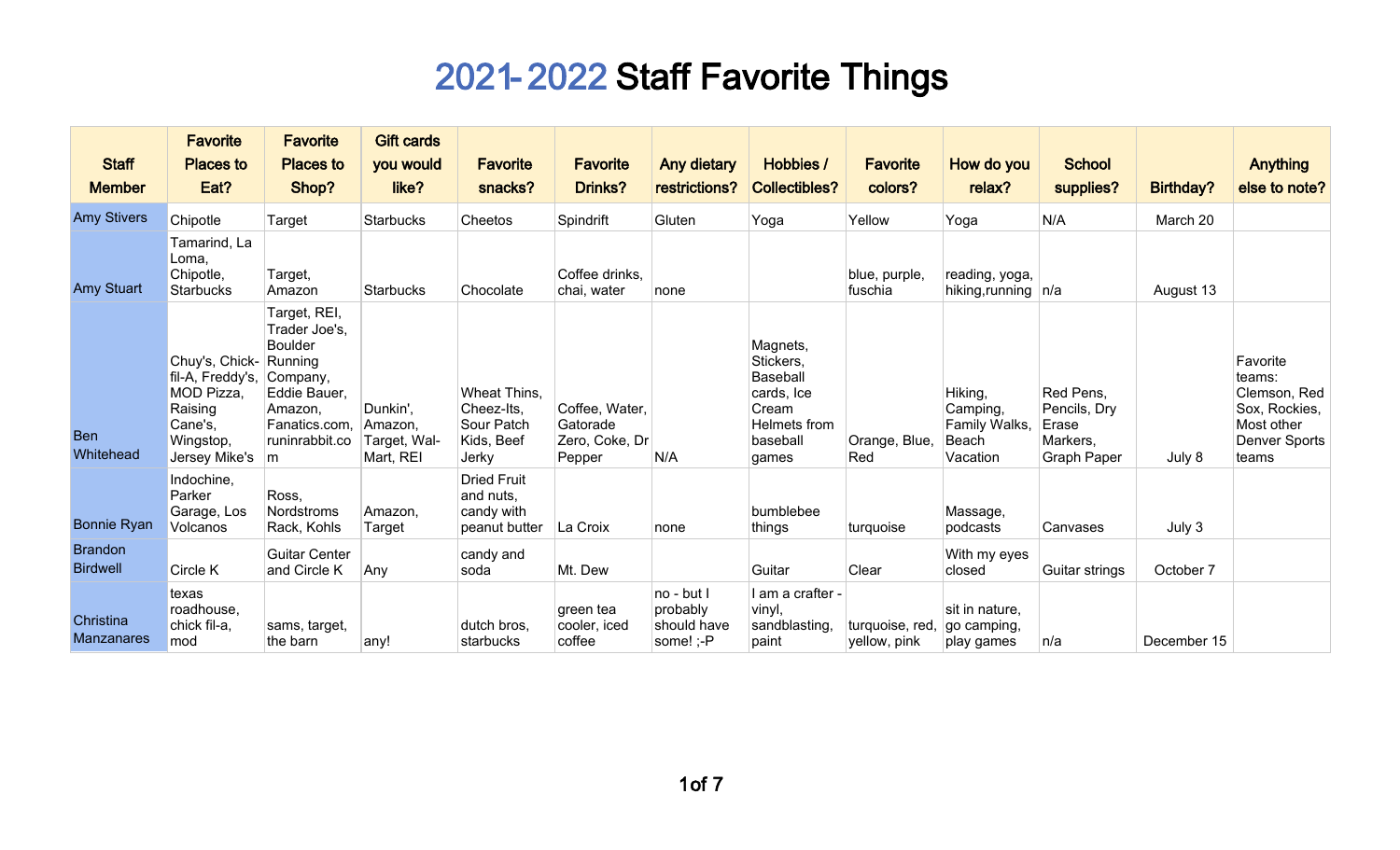| <b>Staff</b><br><b>Member</b> | <b>Favorite</b><br><b>Places to</b><br>Eat?                                             | <b>Favorite</b><br><b>Places to</b><br>Shop?                         | <b>Gift cards</b><br>you would<br>like?                                        | <b>Favorite</b><br>snacks?                                                                                                      | <b>Favorite</b><br><b>Drinks?</b>                                                     | <b>Any dietary</b><br>restrictions? | Hobbies /<br><b>Collectibles?</b>                                                                                                                                                                                                  | <b>Favorite</b><br>colors?  | How do you<br>relax?                                                                                                                                        | <b>School</b><br>supplies?                                                                     | <b>Birthday?</b> | <b>Anything</b><br>else to note? |
|-------------------------------|-----------------------------------------------------------------------------------------|----------------------------------------------------------------------|--------------------------------------------------------------------------------|---------------------------------------------------------------------------------------------------------------------------------|---------------------------------------------------------------------------------------|-------------------------------------|------------------------------------------------------------------------------------------------------------------------------------------------------------------------------------------------------------------------------------|-----------------------------|-------------------------------------------------------------------------------------------------------------------------------------------------------------|------------------------------------------------------------------------------------------------|------------------|----------------------------------|
| <b>Danielle</b><br>Schafer    | ALL the<br>places to eat!<br>Especially<br>pizza & foods<br>from around<br>the world!   | Target & King<br>Soopers                                             | Anything but<br>coffee (as I do $ $ type snacks<br>not drink<br>coffee or tea) | savory snack<br>mixes (like<br>gardettos,<br>chex mix, etc)<br>& picked<br>vegetables.<br>Charcuterie<br>are always fun<br>too! | Water                                                                                 | None                                | Concerts/musi<br>c, Eating<br>Food, Bats,<br>Harry Potter,<br>in general cool<br>unique stuff +<br>unique student<br>creations!                                                                                                    | Blue, Purple                | Go to<br>Michigan,<br>Read, Drive<br>my car, Listen<br>to Music                                                                                             | I like fun sticky<br>notes, high<br>quality pens,<br>and anything<br>social studies<br>related | September 1st    |                                  |
| <b>Delia Hardy</b>            | Dos Amigos,<br>MOD Pizza,                                                               | Target,<br>Maurice's                                                 | Target,<br>Amazon                                                              | trail mix,<br>Cheetos                                                                                                           | water, RC<br>Cola,                                                                    | none                                | reading,<br>puzzles                                                                                                                                                                                                                | Blue, Red,<br>Purple        | Listen to<br>audiobooks,<br>puzzles, watch<br>shows                                                                                                         | nice pens                                                                                      | December<br>26th |                                  |
| <b>Erin Tiernan</b>           | Torchy's<br>Tacos, P.F.<br>Changs,<br>Cheesecake<br>Factory,<br>Noodles and<br>Company. | Amazon,<br>Michael's,<br>Kohl's, REI,<br><b>Barnes</b> and<br>Noble. | Amazon,<br>Doordash,<br>Michael's,<br>Starbucks,<br>Barnes and<br>Noble.       | Cheese and<br>Crackers,<br>White<br>Cheddar<br>Popcorn, Cool<br>Ranch<br>Doritos, all<br>Desserts, all<br>Candy.                | Coffee (both<br>hot and iced),<br>Tea (both hot<br>and iced),<br>Coke, Dr.<br>Pepper. | No                                  | Collectibles:<br>Pokemon<br>cards/memora<br>bilia and other<br>anime<br>memorabilia,<br>souvenir<br>pennies from<br>around the<br>U.S. and<br>world.<br>Hobbies:<br>writing,<br>drawing,<br>reading,<br>hiking, skiing,<br>biking. | Navy Blue and<br>Dark Green | Reading while<br>drinking some<br>tea or coffee,<br>exploring the<br>outdoors,<br>playing with<br>my five-year-<br>old daughter,<br>playing video<br>games. | Pens, Sticky<br>Notes, Chart<br>Paper, Dry<br>Erase<br>Markers.                                | August 29th      |                                  |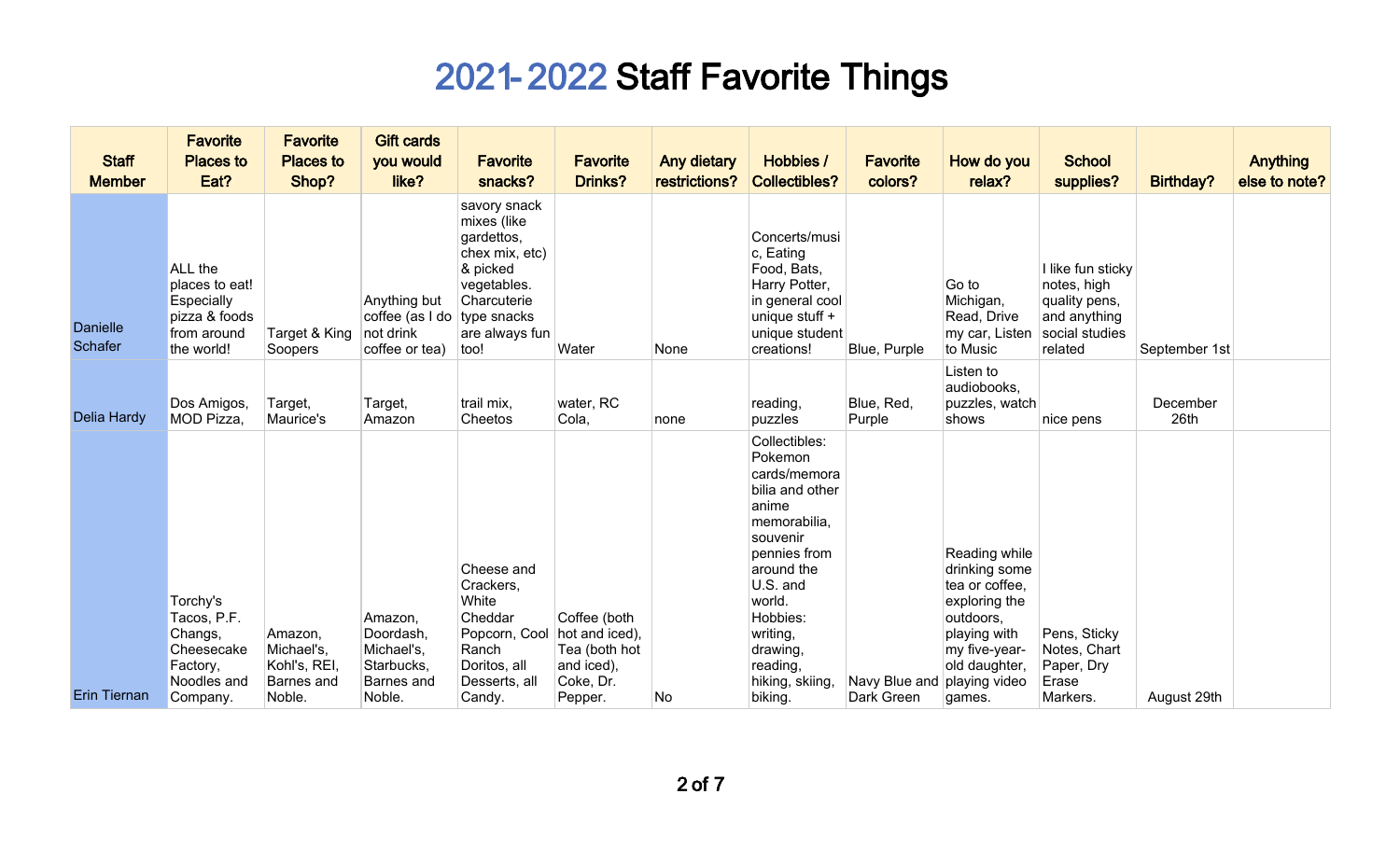| <b>Staff</b><br><b>Member</b>       | <b>Favorite</b><br><b>Places to</b><br>Eat?                                              | <b>Favorite</b><br><b>Places to</b><br>Shop?                                 | <b>Gift cards</b><br>you would<br>like?                                               | <b>Favorite</b><br>snacks?                                    | <b>Favorite</b><br>Drinks?                                            | <b>Any dietary</b><br>restrictions?  | Hobbies /<br><b>Collectibles?</b>                                                                                             | <b>Favorite</b><br>colors?    | How do you<br>relax?                                                                           | <b>School</b><br>supplies?                                                                                                    | <b>Birthday?</b> | <b>Anything</b><br>else to note?                                                |
|-------------------------------------|------------------------------------------------------------------------------------------|------------------------------------------------------------------------------|---------------------------------------------------------------------------------------|---------------------------------------------------------------|-----------------------------------------------------------------------|--------------------------------------|-------------------------------------------------------------------------------------------------------------------------------|-------------------------------|------------------------------------------------------------------------------------------------|-------------------------------------------------------------------------------------------------------------------------------|------------------|---------------------------------------------------------------------------------|
| Jaclyn Bradley Yolandas             | Starbucks,<br>Noodles,<br>QDoba,                                                         | Target, Local<br>shops                                                       | n/a                                                                                   | Popcorn, trail<br>mix, fruit                                  | Coffee, Water,<br>Coke                                                | n/a                                  | Skiing, collect<br>Kennedy<br>memorabilia                                                                                     | Blue                          | Skiing and<br>hiking, coffee<br>with friends,<br>movie<br>watching                             | Love blue<br>pens!                                                                                                            | March 4th        |                                                                                 |
| <b>Jan Rutty</b>                    | Indian<br>restaurants -<br>current fave is<br>Serene<br>Cuisine of<br>India in<br>Denver | Amazon, Title<br>9, REI                                                      | Amazon                                                                                | popcorn,<br>especially<br>kettle corn                         | coffee                                                                | lactose<br>intolerant,<br>vegetarian | running,<br>travel, hiking                                                                                                    | peach, blue,<br>green, purple | movies,<br>reading                                                                             | I'm good,<br>thank you.                                                                                                       | October 18       | Nope, thanks<br>so much!                                                        |
| <b>Jennifer</b><br><b>Ulasewich</b> | Torchy's<br>Tacos,<br>Chuy's,<br>Maggiano's                                              | Title Nine,<br>IKEA, Tagawa<br>Gardens,<br>Amazon                            | Anything from<br>my favorite<br>places to eat<br>and shop.<br>Also love<br>Starbucks! | nuts, fruit,<br>cheese,<br>veggies                            | diet sodas<br>(any and all),<br>coffee or tea<br>with milk,<br>lattes | Nope!                                | I love to<br>crochet and<br>knit, so I'm<br>always trying<br>to stop myself<br>from buying<br>yarn. But it's<br>so beautiful! | Greens and<br>blues           | I love listening<br>to audiobooks<br>(whether<br>Audible or<br>Libby) while I<br>crochet/knit. | I have two<br>school-aged<br>kids, so we<br>have<br>accumulated<br>more school<br>supplies than<br>anyone would<br>ever need. | July 20          | I really enjoy<br>trying new<br>craft beers,<br>especially<br>Colorado<br>IPAs. |
| <b>Jesse Davis</b>                  | Anywhere!                                                                                | Target, REI<br>(pretty much<br>any outdoor<br>shop), &<br><b>Whole Foods</b> | No preference                                                                         | Popcorn, trail<br>mix, gold fish<br>(I eat like a<br>toddler) | Coffee, iced<br>teas, and wine Nope!                                  |                                      | Spending time<br>outdoors or<br>trying a new<br>sport                                                                         | Mint Blue or<br>Orange        | Face masks<br>and a good<br>book                                                               | Anything that<br>would help<br>with simple<br>labs or cool<br>science<br>books! Desk<br>organizers                            | June 11th        | This is so<br>sweet:)                                                           |
| Jodie Lamb                          | Panera,<br>Starbucks,<br><b>Mad Greens</b>                                               | The Barn                                                                     | Any                                                                                   | ∣nuts,<br>chocolate                                           | Diet Dr<br>Pepper                                                     | <b>NA</b>                            | <b>NA</b>                                                                                                                     | Purple, blue,<br>pink         | exercise, walk NA                                                                              |                                                                                                                               | April 13         |                                                                                 |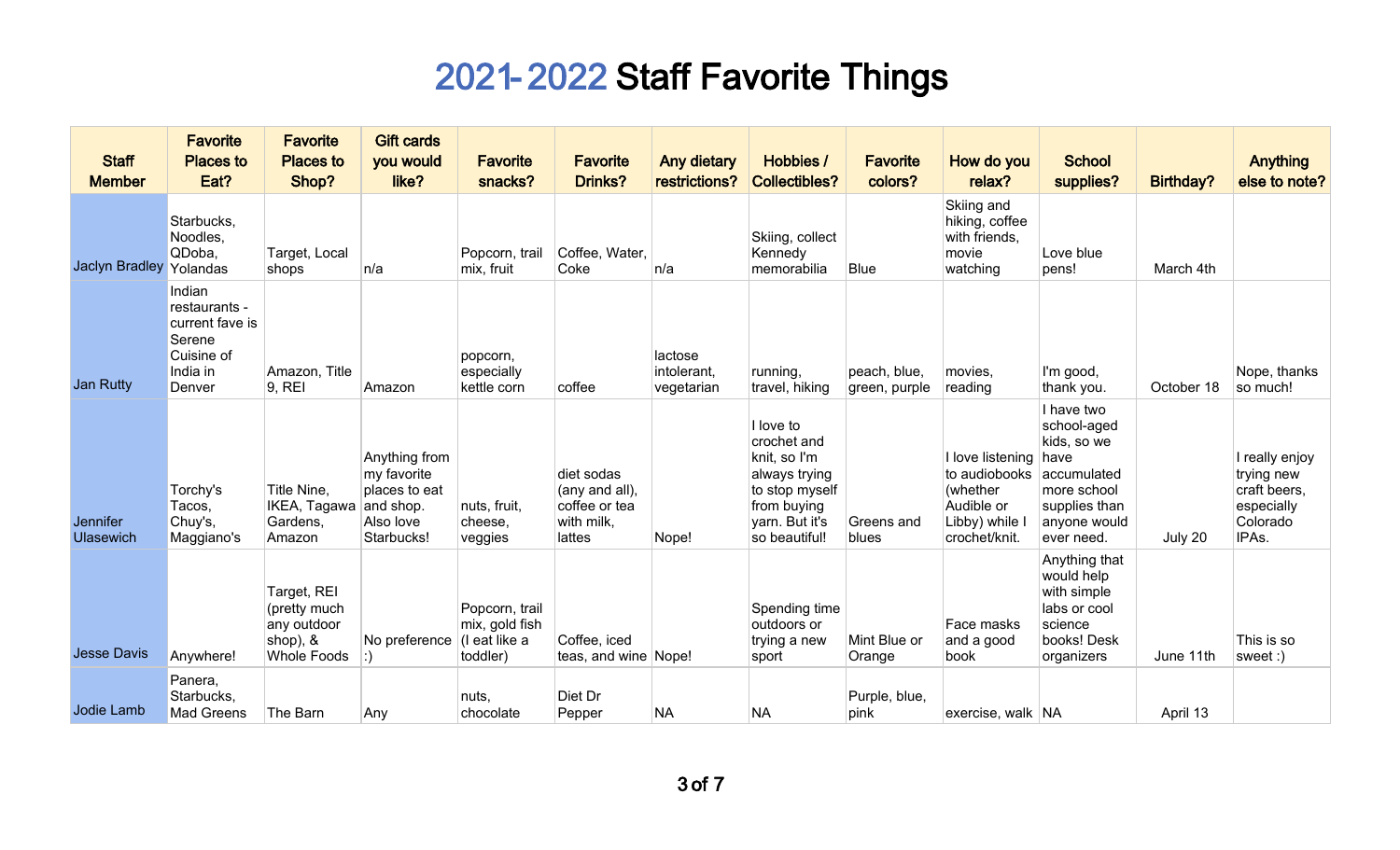| <b>Staff</b><br><b>Member</b> | <b>Favorite</b><br><b>Places to</b><br>Eat?                                                                  | <b>Favorite</b><br><b>Places to</b><br>Shop? | <b>Gift cards</b><br>you would<br>like?   | <b>Favorite</b><br>snacks?                                                                   | <b>Favorite</b><br><b>Drinks?</b>                                                                    | Any dietary<br>restrictions? | Hobbies /<br><b>Collectibles?</b>                               | <b>Favorite</b><br>colors?      | How do you<br>relax?                                                                          | <b>School</b><br>supplies?                                                                      | Birthday?  | <b>Anything</b><br>else to note?                |
|-------------------------------|--------------------------------------------------------------------------------------------------------------|----------------------------------------------|-------------------------------------------|----------------------------------------------------------------------------------------------|------------------------------------------------------------------------------------------------------|------------------------------|-----------------------------------------------------------------|---------------------------------|-----------------------------------------------------------------------------------------------|-------------------------------------------------------------------------------------------------|------------|-------------------------------------------------|
| Katy<br>Kennerley             | Chipotle,<br>Starbucks,<br>Yolandas<br>Tacos                                                                 | Target, The<br>Barn                          | Target,<br>Starbucks,<br>King Soopers     | organic chips                                                                                | <b>Starbucks</b><br>coffee or tea                                                                    | nope!                        | I love cool<br>rocks.                                           | Green and<br>blue and<br>yellow | Run, hike,<br>read, go the<br>mountains,<br>hang out at<br>outdoor coffee<br>houses           | Lined<br>notebooks,<br>coloring<br>supplies<br>(markers,<br>pencil<br>crayons,<br>crayons, etc) | April 5    | Thank you!!                                     |
| <b>Kim Lavold</b>             | Land of Sushi,<br>Mod Market,<br>Cuba Cuba,<br>India's Kitchen<br>(Who am I<br>kidding, I love<br>all food!) | REI, Amazon,<br>Sierra Trading<br>Post       | REI, Amazon,<br>Starbucks,<br>restaurants | Fruit, veggies<br>and hummus,<br>chips and<br>guac,<br>popcorn,<br>gummy treats,<br>Reese's. | Lemonade.<br>real sugar root None, but I<br>beer, coconut don't love raw<br>water, spindrift onions. |                              | I love outdoor<br>adventures.<br>Bike, ski, golf,<br>swim, etc. | Teal, blues,<br>turquoise       | Relax? Time<br>with friends.<br>Reading in the notes.<br>hammock. Hot<br>springs<br>vacation. | Sharpie pens.<br>Lined sticky<br>markers.<br>colored<br>pencils.                                | August 5   | Thank you for<br>your interest<br>and kindness! |
| <b>Kristin Hall</b>           | Taco Express,<br>Panda<br><b>Express</b>                                                                     | Kohls                                        | Amazon,<br><b>Starbuck</b>                | any thing salty<br>and crunchy                                                               | iced tea, Dr.<br>Pepper, Coke,<br>Carmel Chai<br>Latte (iced or<br>hot)                              | none                         | photography,<br>reading                                         | blue                            | sit on my back<br>deck, go<br>camping                                                         |                                                                                                 | June 16    |                                                 |
| <b>Kyle Boeglin</b>           | Any pizza<br>place                                                                                           | Amazon                                       | none                                      | Haribo<br>Gummy Bears   ice tea                                                              | Iced coffee,<br>tea.<br>unsweetened                                                                  |                              | running,<br>reading                                             | purple and<br>green             | getting lost in<br>a book,<br>hanging with<br>friends                                         |                                                                                                 | October 17 |                                                 |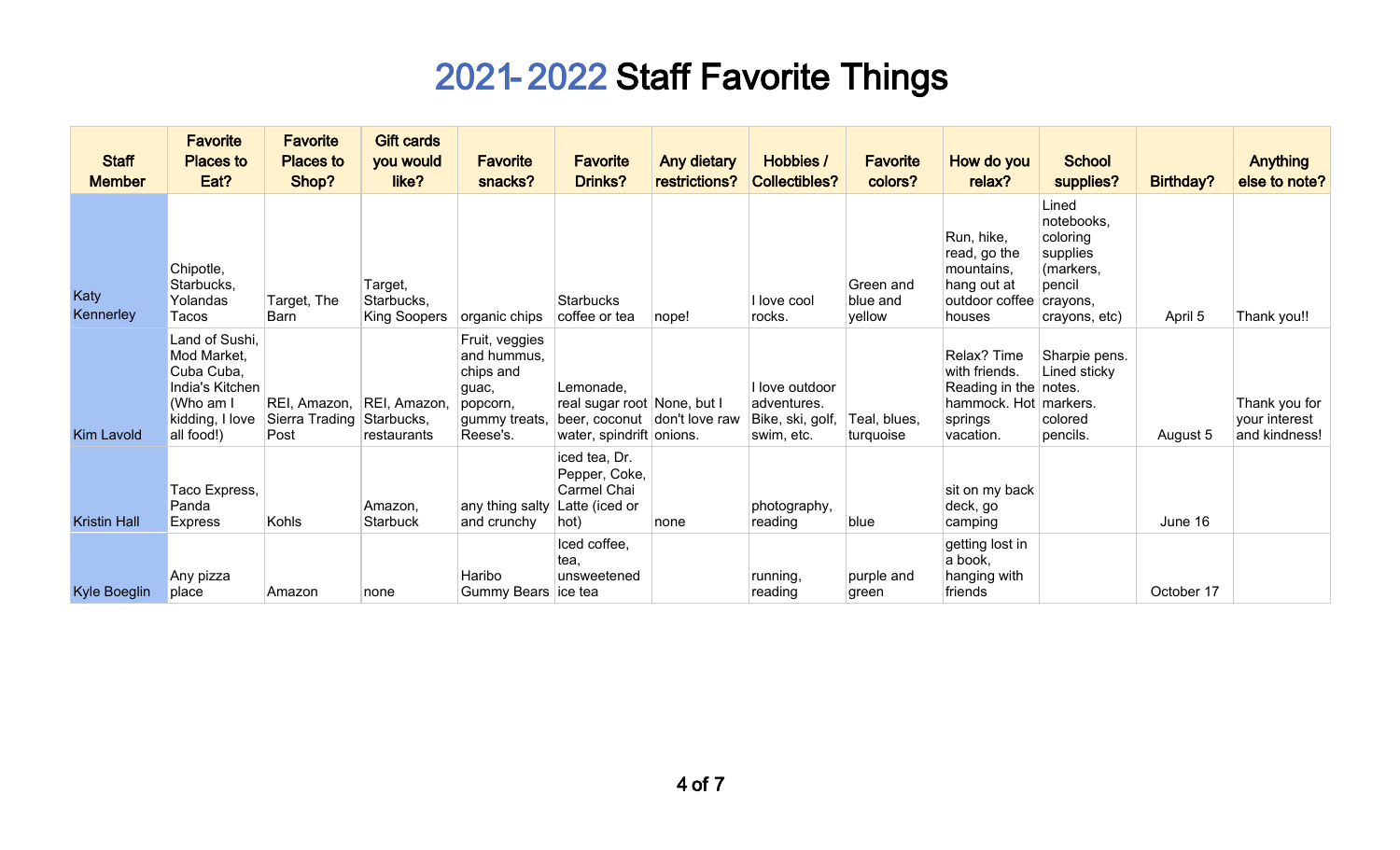| <b>Staff</b><br><b>Member</b>   | <b>Favorite</b><br><b>Places to</b><br>Eat?                                                          | <b>Favorite</b><br><b>Places to</b><br>Shop?        | <b>Gift cards</b><br>you would<br>like?                                         | <b>Favorite</b><br>snacks?                                             | <b>Favorite</b><br>Drinks?                                                           | <b>Any dietary</b><br>restrictions? | Hobbies /<br><b>Collectibles?</b>                                                                                                                             | <b>Favorite</b><br>colors?          | How do you<br>relax?                                                                                                                                | <b>School</b><br>supplies?                                                                                  | <b>Birthday?</b> | <b>Anything</b><br>else to note? |
|---------------------------------|------------------------------------------------------------------------------------------------------|-----------------------------------------------------|---------------------------------------------------------------------------------|------------------------------------------------------------------------|--------------------------------------------------------------------------------------|-------------------------------------|---------------------------------------------------------------------------------------------------------------------------------------------------------------|-------------------------------------|-----------------------------------------------------------------------------------------------------------------------------------------------------|-------------------------------------------------------------------------------------------------------------|------------------|----------------------------------|
| Marisa Rincon places.           | Any sushi,<br>pasta, meet,<br>BBQ, I love to  TJ Maxx,<br>try any kind of Marshalls,<br>food and new | Kohls,<br>Amazon                                    | Amazon, Bath<br>and Body<br>Works, Kohls,<br>Trader Joes,<br>any<br>restaurant. | Lays with<br>limon, Cheese<br>and crackers,<br>Kettle corn,<br>gummies | Diet Coke,<br><b>Body Armor</b><br>Lyte, Cold<br>Brew coffee,<br>alkaline water. Nop |                                     | I like<br>elephants,<br>bottles and<br>cups,<br><b>Starbucks</b><br>cups, water<br>bottles, flask,<br>bottles to put<br>things on, can<br>be big or<br>small. | Black, Red,<br>Lavender.            | Reading,<br>audiobooks,<br>writing all in<br>Spanish;)<br>cooking.                                                                                  | Paper Mate<br>Flairs, Paper<br>Mate Ink Joy<br>gel pens, nice<br>and original<br>notebooks                  | July 22          |                                  |
| Marlynn E<br>Hammond            | Thai<br>restaurants/<br>local mom &<br>pop spots /<br>Mexican<br>restaurants                         | Marshall's /<br>Aveda/TJ<br>Maxx / World<br>Market/ |                                                                                 | hummus and<br>veggies /<br>caramel &<br>cheese<br>popcorn              | lced tea /<br>coffee -<br>especially<br>Ethiopian                                    | No                                  | stained glass /<br>gardening / I<br>love to go to<br>thrift stores<br>land<br>consignment<br>stores to look<br>for treasures                                  | green / teal                        | hang out with<br>my family/<br>bike/ hike/<br>read/ garden/<br>walk / watch<br>something on<br>netflix/ go see<br>a movie at the<br>theater/ travel | Student size<br>dry erase<br>boards-25/<br>dry erase<br>markers -<br>narrow tip -25<br>/ colored<br>pencils | April 16         |                                  |
| <b>Matthew</b><br><b>Riffee</b> | locally owned<br>castle rock<br>restaurants                                                          | amazon                                              |                                                                                 |                                                                        |                                                                                      |                                     | outdoors,<br>hunting, fly<br>fishing,<br>camping,<br>overlanding,<br>hiking, mtn<br>biking                                                                    | blue and earth think about<br>tones | attempt not to<br>work                                                                                                                              |                                                                                                             | December<br>11th |                                  |
| Melanie Dolan food              | Chipotle,<br>Indian food,<br>Mediterranean                                                           | Target,<br>Goodwill,<br>Home Depot                  | Depot                                                                           | Target, Home Trail Mix, dried Bubbly water,<br>fruit                   | teas                                                                                 | Non-dairy                           | Gardening,<br>woodworking,<br>reading                                                                                                                         | Green/blue                          | Read a book!   Post-it notes                                                                                                                        |                                                                                                             | March 4          |                                  |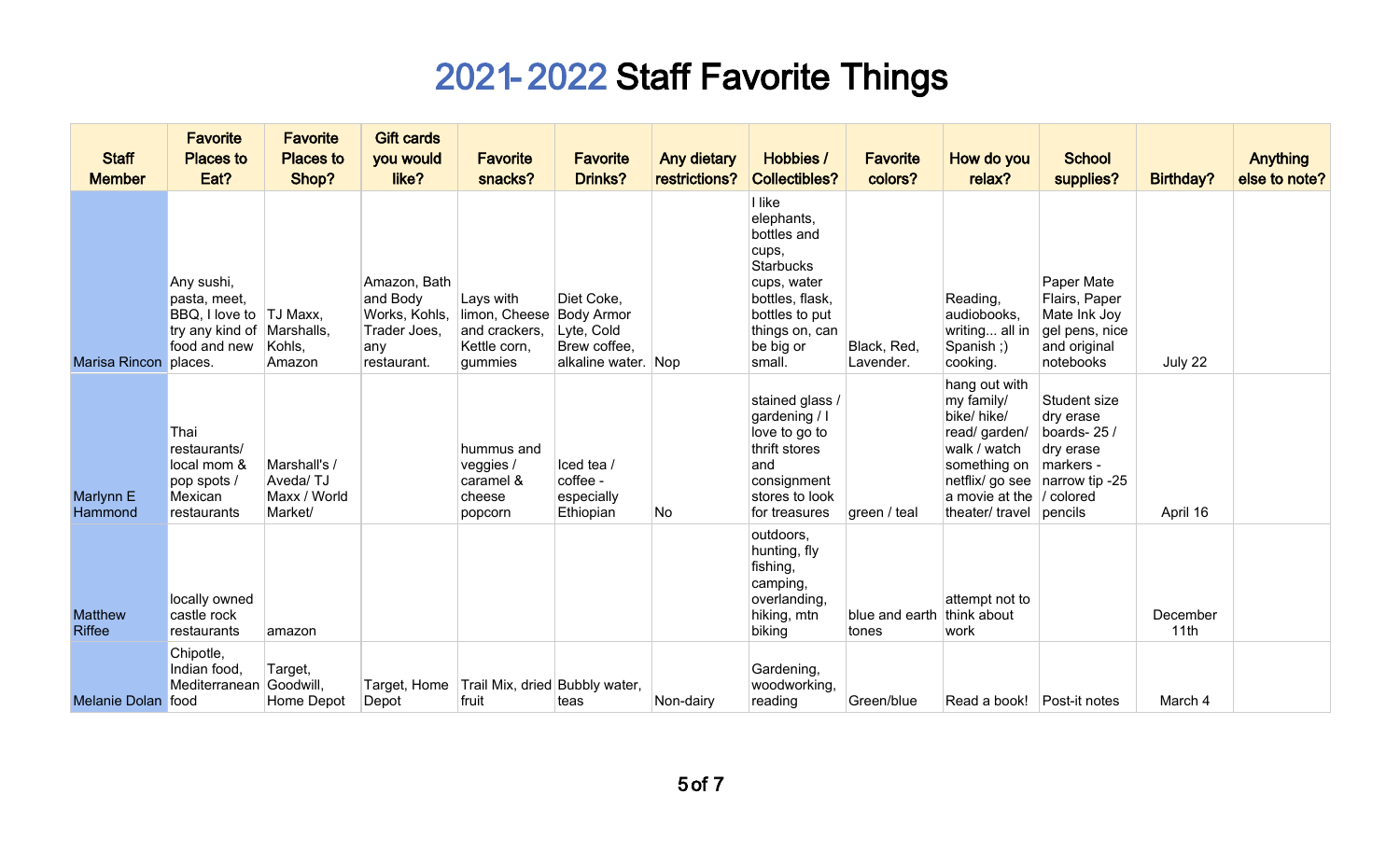| <b>Staff</b><br><b>Member</b> | <b>Favorite</b><br><b>Places to</b><br>Eat?                   | <b>Favorite</b><br><b>Places to</b><br>Shop?   | <b>Gift cards</b><br>you would<br>like?                           | <b>Favorite</b><br>snacks?                                              | <b>Favorite</b><br><b>Drinks?</b>                            | <b>Any dietary</b><br>restrictions? | Hobbies /<br><b>Collectibles?</b>                                          | <b>Favorite</b><br>colors?                     | How do you<br>relax?                                                    | <b>School</b><br>supplies?                                                                                     | Birthday?                | <b>Anything</b><br>else to note?                                                                          |
|-------------------------------|---------------------------------------------------------------|------------------------------------------------|-------------------------------------------------------------------|-------------------------------------------------------------------------|--------------------------------------------------------------|-------------------------------------|----------------------------------------------------------------------------|------------------------------------------------|-------------------------------------------------------------------------|----------------------------------------------------------------------------------------------------------------|--------------------------|-----------------------------------------------------------------------------------------------------------|
| <b>Melissa</b><br>England     | La Loma,<br>Chipotle, any<br>pizza spot                       | REI, Athleta,<br>H&M, second<br>hand stores    | Target,<br>Amazon                                                 | Chips and<br>salsa                                                      | Tea, any kind                                                | None                                | Yoga                                                                       | Purple and<br>green                            | Yoga, hanging<br>out with my<br>family                                  | Colorful pens!                                                                                                 | September 25             |                                                                                                           |
| Rebecka<br><b>Hendricks</b>   | Angelo's<br>Taverna,<br>Jimmy Johns,<br><b>Illegal Pete's</b> | Target, REI,<br>any art/crafts<br>supply store | Starbucks,<br>Whole Foods,<br>King Soopers,<br><b>Trader Joes</b> | Chocolate<br>covered<br>pretzels,<br>Cheezits,<br>Platanos<br>Maduritos | <b>Bubbly water</b>                                          | Nope!                               | Skiing / Rock<br>Climbing                                                  | Purple and<br>black                            | Yoga,<br>massage,<br>facials                                            | Colorful Post-<br>its, Papermate<br>flair pens (in<br>all colors),<br>Large Post-it<br>Grid paper              | November 11              |                                                                                                           |
| Sandra Rohde                  |                                                               |                                                |                                                                   | chocolate                                                               | diet coke                                                    |                                     |                                                                            |                                                |                                                                         |                                                                                                                |                          |                                                                                                           |
| Sebastian<br><b>Wolfe</b>     | Anywhere, I<br>love all food                                  | Nerd stores,<br>comic<br>books/rpgs            | Amazon, any<br>restaurant                                         | Chips/Cookiee Sodas                                                     |                                                              | None                                | Dnd, Jugger,<br>video games                                                | Blue                                           | Video games,<br>hiking                                                  | Pens                                                                                                           | March 3                  |                                                                                                           |
| Shannon<br>Herzog             | Nectar, Zaika,<br>Outback,<br>anywhere!                       | Sierra, TJ<br>Maxx, Hobby<br>Lobby             | Sierra, Home<br>Depot, Hobby<br>Lobby,<br>Amazon                  | fruit, fun<br>drinks,<br>cookies!                                       | Nectar<br>smoothies,<br>tea, chocolate<br>milk, hot<br>cocoa | No                                  | Books,<br>journals, pens,<br>and a<br>handwritten<br>note tops the<br>list | Green,<br>turquoise, light snow shoe,<br>pink, | I love to<br>walk/hike,<br>swim, paddle<br>board, read,<br>take classes | I love cool<br>pens, journals,<br>books of all<br>kinds. I also<br>love cool duct<br>tape in my<br>supply box. | June 9th                 | Thanks for<br>even asking<br>about our<br>favorite things.<br>I feel spoiled<br>just filling this<br>out. |
| <b>Tess Aragon</b>            | Starbucks,<br>Canes                                           | Amazon                                         | Starbucks,<br>Amazon                                              | Cheese and<br>crackers, fruit,<br>cookies                               | Tea, coffee,<br>hint flavored<br>water, coca-<br>cola        | nope                                | Cool books                                                                 | Red, tie dye                                   | Reading or<br>watching TV                                               |                                                                                                                | July 7                   |                                                                                                           |
| <b>Tess Simpson company</b>   | panera bread,<br>crumbl<br>cookies, cake                      | Cabi, outlet<br>stores, target,<br><b>REI</b>  | target, kindle,<br>king soopers,<br>crumbl<br>cookies, REI        | gummy<br>candies, dark<br>chocolate, trail<br>mix, nuts                 | chai tea,<br>coffee,<br>kombucha                             | No dairy<br>please!                 | kindle books,<br>essential oils,<br>kids' books,<br>live music             | Blue                                           | bath bombs,<br>essential oils,<br>reading, live<br>music                | Dry erase<br>markers,<br>colored<br>sharpies                                                                   | September 9th Thank you! |                                                                                                           |